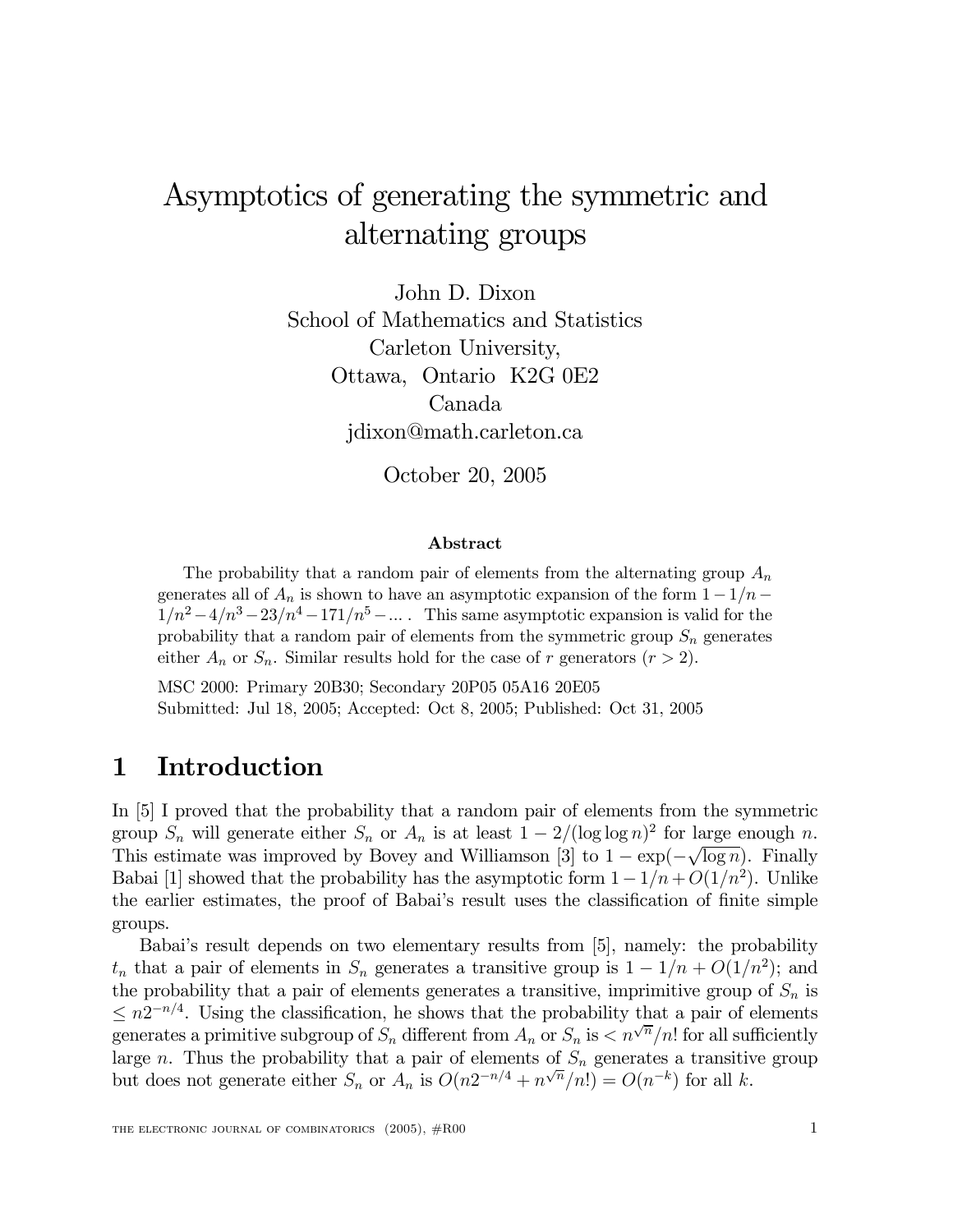The object of the present paper is to show that there is an asymptotic series of the form  $t_n \sim 1 + \sum c_k/n^k$  so that

$$
t_n = 1 + c_1/n + c_2/n^2 + \dots + c_m/n^m + O(1/n^{m+1})
$$
 for  $m = 1, 2, \dots$ .

By what we have just said, the same asymptotic series is valid for the probability that a pair of elements of  $S_n$  generates either  $A_n$  or  $S_n$ . We shall also show that this asymptotic series is valid for the probability that a pair of elements in  $A_n$  generates  $A_n$ .

More precisely, we shall prove the following.

**Theorem 1** *The probability*  $t_n$  *that a random pair of elements from*  $S_n$  *generates a transitive group has an asymptotic series of the form described above.* The *first few terms are*

$$
t_n \sim 1 - \frac{1}{n} - \frac{1}{n^2} - \frac{4}{n^3} - \frac{23}{n^4} - \frac{171}{n^5} - \frac{1542}{n^6} - \dots
$$

*The same asymptotic series is valid for the probability that the subgroup generated by a random pair of elements from*  $S_n$  *is either*  $A_n$  *or*  $S_n$ *.* 

**Theorem 2** If  $a_n$  is the number of pairs  $(x, y) \in A_n \times A_n$  which generate a transitive *subgroup* of  $A_n$  and  $s_n$  *is the number of pairs*  $(x, y) \in S_n \times S_n$  *which generate a transitive*  $subgroup$  of  $S_n$ , then  $s_n - 4a_n = (-1)^n 3 \cdot (n - 1)!$  *for all*  $n \ge 1$ *. Thus for*  $n \ge 2$  $\mathbb{R}^n$  *the* probability  $4a_n/(n!)^2$  that a random pair of elements from  $A_n$  generates a transitive *subgroup is equal* to  $t_n \pm 3/(n \cdot n!)$ *. Hence the probability that a random pair of elements from*  $A_n$  *generates*  $A_n$  *has the same asymptotic expansion as given above for*  $t_n$ .

**Remark 3** *The sequence*  $\{t_n\}$  *also appears in other contexts. Peter Cameron has pointed out to me that a theorem of M.* Hall *shows that the number*  $N(n, 2)$  *of subgroups of index*  $n$  *in*  $a$  *free group of rank* 2 *is equal to*  $n!nt_n$  (see (1) *below and* [6]). On the *other hand, a result of Comtet [4] (quoted in [8, page 48] and [7, Example 7.4]) implies that*  $n!nt_n = c_{n+1}$  *for all*  $n \ge 1$  *where*  $c_n$  *is the number of "indecomposable" permutations in*  $S_n$  *(in this context*  $x \in S_n$  *is called indecomposable if there is no positive integer*  $m < n$ such that x maps  $\{1, 2, ..., m\}$  *into itself*).

We shall discuss a generalisation to more than two generators at the end of this paper.

### 2 Lattice of Young subgroups

In the present section we shall prove Theorem 2. Consider the set  $P$  of all (set) partitions of  $\{1, 2, ..., n\}$ . If  $\Pi = \{\Sigma_1, ...\Sigma_k\}$  is a partition with k parts then, as usual, we define the *Young subgroup*  $Y(\Pi)$  as the subgroup of  $S_n$  consisting of all elements which map each of the parts  $\Sigma_i$  into itself. The set of Young subgroups of  $S_n$  is a lattice, and we define an ordering on  $\mathcal P$  by writing  $\Pi \geq \Pi'$  when  $Y(\Pi) \leq Y(\Pi')$ . Under this ordering the greatest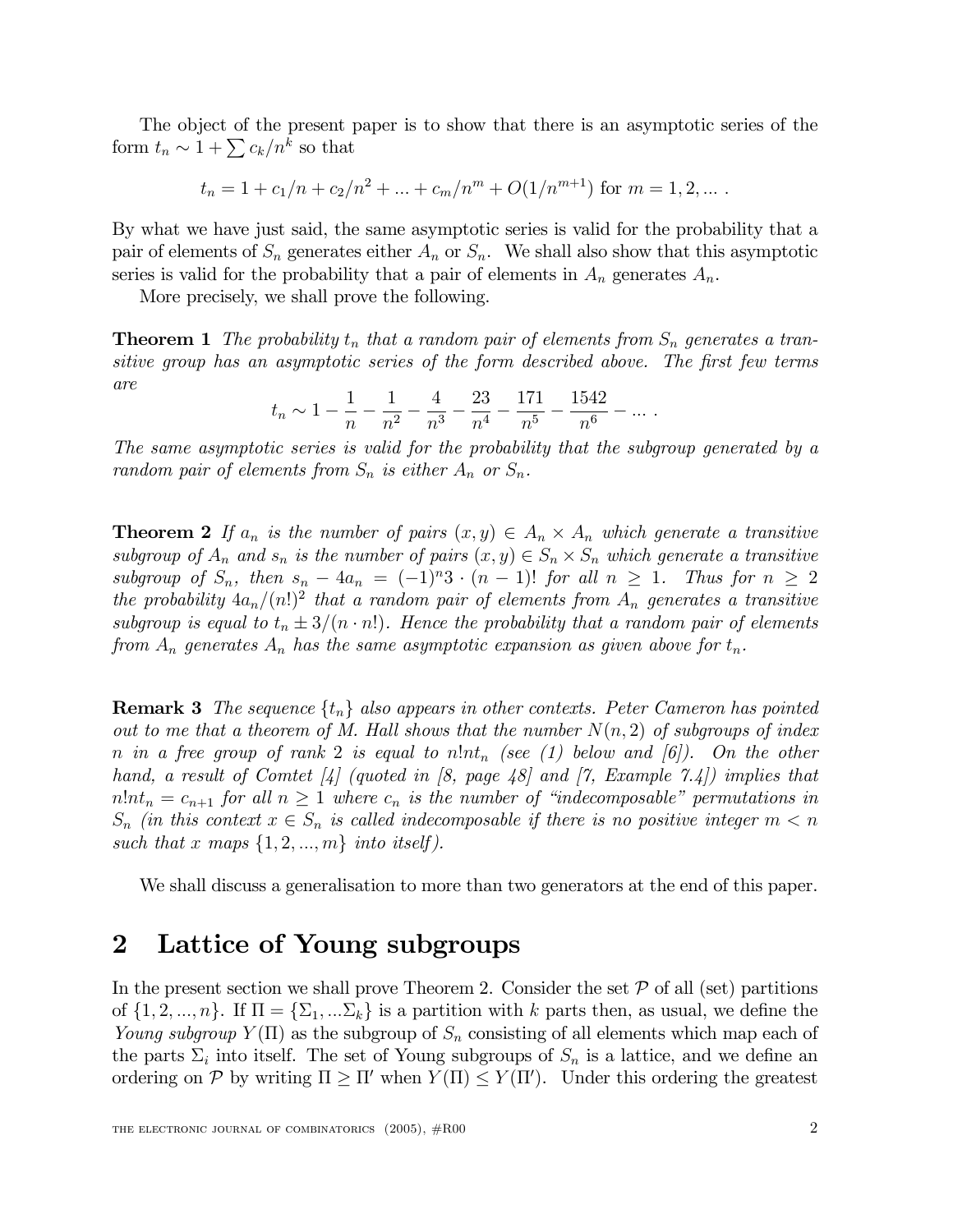element of P is  $\Pi_1 := \{\{1\}, \{2\}, ..., \{n\}\}\$ and the least element is  $\Pi_0 := \{\{1, 2, ..., n\}\}.$ Consider the Möbius function  $\mu$  on  $\mathcal P$  (see, for example, [8, Section 3.7]), and write  $\mu(\Pi)$ in place of  $\mu(\Pi_0, \Pi)$ . By definition,  $\mu(\Pi_0) = 1$  and  $\sum_{\Pi' \leq \Pi} \mu(\Pi') = 0$  for all  $\Pi > \Pi_0$ . Example 3.10.4 of [8] shows that  $\mu(\Pi) = (-1)^{k+1}(k-1)!$  whenever  $\Pi$  has k parts.

Now let  $f_A(\Pi)$  (respectively  $f_S(\Pi)$ ) be the number of pairs  $(x, y)$  of elements from  $A_n$ (respectively,  $S_n$ ) such that the parts of  $\Pi$  are the orbits of the group  $\langle x, y \rangle$  generated by x and y. Similarly let  $g_A(\Pi)$  and  $g_S(\Pi)$ , respectively, be the number of pairs for which the parts of  $\Pi$  are invariant under  $\langle x, y \rangle$ ; that is, for which  $x, y \in Y(\Pi)$ . Every Young subgroup  $Y(\Pi)$  except for the trivial group  $Y(\Pi_1)$  contains an odd permutation and so we have

$$
g_A(\Pi) = \frac{1}{4} |Y(\Pi)|^2 = \frac{1}{4} g_S(\Pi)
$$
 for  $\Pi \neq \Pi_1$  and  $g_A(\Pi_1) = g_S(\Pi_1) = 1$ .

We also have

$$
g_A(\Pi) = \sum_{\Pi' \geq \Pi} f_A(\Pi') \text{ and } g_S(\Pi) = \sum_{\Pi' \geq \Pi} f_S(\Pi').
$$

Since  $\mu(\Pi_1) = (-1)^{n+1}(n-1)!$ , the Möbius inversion formula [8, Propositon 3.7.1] now shows that

$$
s_n = f_S(\Pi_0) = \sum_{\Pi} \mu(\Pi) g_S(\Pi) = 4 \sum_{\Pi} \mu(\Pi) g_A(\Pi) - 3\mu(\Pi_1) \cdot 1
$$

$$
= 4f_A(\Pi_0) - 3\mu(\Pi_1) = 4a_n + (-1)^n 3(n-1)!
$$

as claimed.

# 3 Asymptotic expansion

It remains to prove Theorem 1 and obtain an asymptotic expansion for  $t_n = s_n/(n!)^2$ . It is possible that this can be done with a careful analysis of the series  $f_S(\Pi_0) = \sum_{\Pi} \mu(\Pi) g_S(\Pi)$ since the size of the terms decreases rapidly: the largest are those when  $\Pi$  has the shapes  $[1, n-1]$ ,  $[2, n-2]$ ,  $[1^2, n-2]$ , ...; but the argument seems to require considerable care. We therefore approach the problem from a different direction using a generating function for  $t_n$  which was derived in [5]. Consider the formal power series

$$
E(X) := \sum_{n=0}^{\infty} n! X^n
$$
 and  $T(X) := \sum_{n=1}^{\infty} n! t_n X^n$ .

Then Section 2 of [5] shows that  $E(X) = \exp T(X)$  and so

$$
T(X) = \log E(X). \tag{1}
$$

We shall apply a theorem of Bender [2, Theorem 2] (quoted in [7, Theorem 7.3]):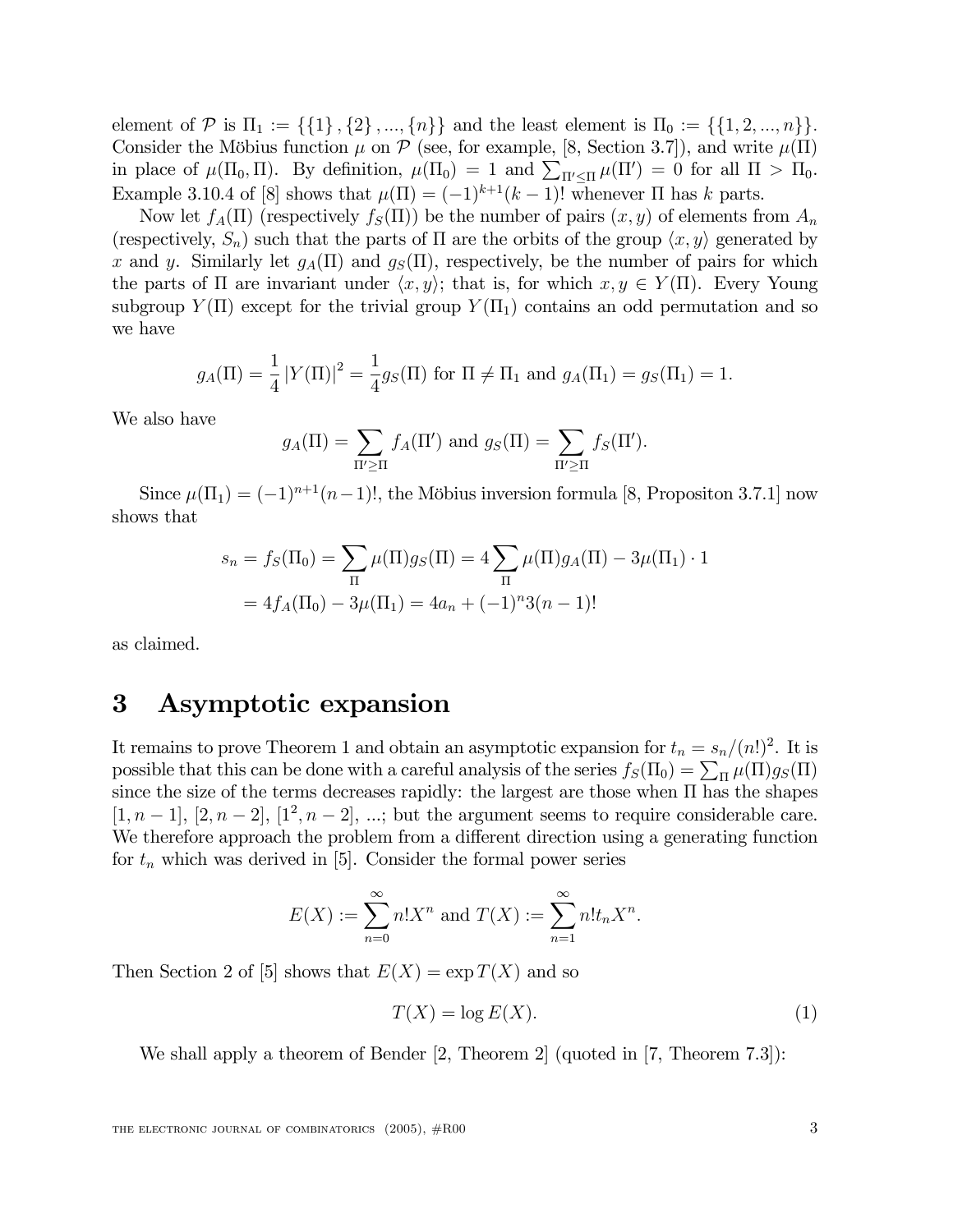**Theorem 4** (E.A. Bender) Consider formal power series  $A(X) := \sum_{n=1}^{\infty} a_n X^n$  and  $F(X,Y)$  where  $F(X,Y)$  is analytic in some neighbourhood of  $(0,0)$ . Define  $B(X) :=$  $F(X, A(X)) = \sum_{n=0}^{\infty} b_n X^n$ , say. Let  $D(X) := F_Y(X, A(X)) = \sum_{n=0}^{\infty} d_n X^n$ , say, where  $F_Y(X, Y)$  *is the partial derivative of* F *with respect to* Y.

*Now,* suppose that all  $a_n \neq 0$  and that for some integer  $r \geq 1$  we have: (i)  $a_{n-1}/a_n \to 0$ as  $n \to \infty$ ; and (ii)  $\sum_{k=r}^{n-r} |a_k a_{n-k}| = O(a_{n-r})$  as  $n \to \infty$ . Then

$$
b_n = \sum_{k=0}^{r-1} d_k a_{n-k} + O(a_{n-r}).
$$

Using the identity (1) we take  $A(X) = E(X) - 1$ ,  $F(X, Y) = log(1 + Y)$ ,  $D(X) =$  $1/E(X)$  and  $B(X) = T(X)$  in Bender's theorem. Then condition (i) is clearly satisfied and (ii) holds for every integer  $r \geq 1$  since for  $n > 2r$ 

$$
\sum_{k=r}^{n-r} k! (n-k)! \le 2r! (n-r)! + (n-2r-1)(r+1)!(n-r-1)! < \{2r! + (r+1)!\} \ (n-r)!.
$$

Thus we get

$$
n!t_n = \sum_{k=0}^{r-1} d_k(n-k)! + O((n-r)!)
$$

and hence

$$
t_n = 1 + \sum_{k=1}^{r-1} \frac{d_k}{[n]_k} + O(n^{-r})
$$

where  $[n]_k = n(n-1)...(n-k+1)$ . The Stirling numbers  $S(m, k)$  of the second kind satisfy the identity

$$
\sum_{m=k}^{\infty} S(m,k)X^{m} = \frac{X^{k}}{(1-X)(1-2X)...(1-kX)}
$$

where the series converges for  $|X| < 1$  (see [8, page 34]). Thus for  $n \geq k > 0$  we have

$$
\frac{1}{[n]_k} = \frac{1}{n^k(1 - 1/n)(1 - 2/n)...(1 - (k - 1)/n)} = \sum_{m=k-1}^{\infty} S(m, k-1) \frac{1}{n^{m+1}}.
$$

This shows that  $t_n$  has an asymptotic expansion of the form  $1 + \sum_{k=1}^{\infty} c_k n^{-k}$  where  $c_k =$  $\sum_{i=1}^{k-1} S(k-1, i)d_{i+1}$  since  $S(m, 0) = 0$  for  $m = 0$ . To compute the numerical values of the coefficients we can use a computer algebra system such as Maple to obtain

$$
D(X) = 1/E(X) = 1 - X - X^2 - 3X^3 - 13X^4 - 71X^5 - 461X^6 - 3447X^7 - \dots
$$

and then

$$
t_n \sim 1 - \frac{1}{[n]_1} - \frac{1}{[n]_2} - \frac{3}{[n]_3} - \frac{13}{[n]_4} - \frac{71}{[n]_5} - \frac{461}{[n]_6} - \dots
$$

$$
\sim 1 - \frac{1}{n} - \frac{1}{n^2} - \frac{4}{n^3} - \frac{23}{n^4} - \frac{171}{n^5} - \frac{1542}{n^6} - \dots
$$

THE ELECTRONIC JOURNAL OF COMBINATORICS  $(2005)$ ,  $#R00$   $4$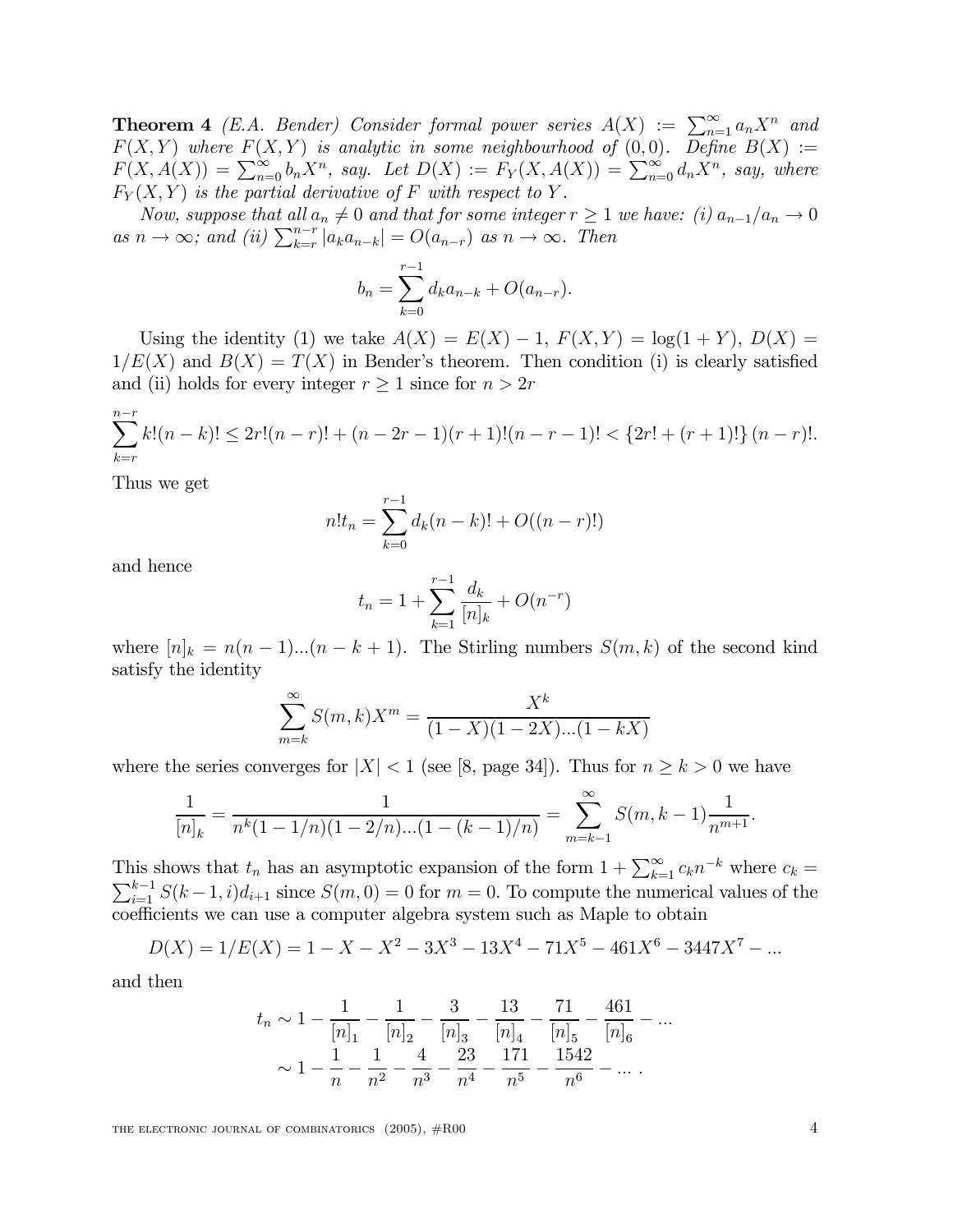### 4 Generalization to more than two generators

In view of the theorem of M. Hall mentioned in Remark 3 there is some interest in extending the analysis for  $t_n$  to the case of r generators where  $r \geq 2$ . Let  $t_n(r)$  be the probability that r elements of  $S_n$  generate a transitive group (so  $t_n = t_n(2)$ ). A simple argument similar to that in Section 2 of [5] shows that the generating function  $T_r(X) := \sum_{n=1}^{\infty} (n!)^{r-1} t_n(r) X^n$  satisfies the equation

$$
T_r(X) = \log E_r(X)
$$

where  $E_r(X) := \sum_{n=0}^{\infty} (n!)^{r-1} X^n$ . Now, following the same path as we did in the previous section, an application of Bender's theorem leads to

$$
t_n(r) \sim 1 + \sum_{k=1}^{\infty} \frac{d_k(r)}{([n]_k)^{r-1}}
$$

where the coefficients  $d_k(r)$  are given by  $1/E_r(X) = \sum_{k=0}^{\infty} d_k(r)X^k$ . For example, we find that

$$
1/E_3(X) = 1 - X - 3X^2 - 29X^3 - 499X^4 - 13101X^5 - \dots
$$

so

$$
t_n(3) \sim 1 - \frac{1}{[n]_1^2} - \frac{3}{[n]_2^2} - \frac{29}{[n]_3^2} - \frac{499}{[n]_4^2} - \frac{13101}{[n]_5^2} \dots
$$

$$
\sim 1 - \frac{1}{n^2} - \frac{3}{n^4} - \frac{6}{n^5} - \dots
$$

#### References

- [1] L. Babai, The probability of generating the symmetric group, J. Combin. Theory (Ser. A)  $52$  (1989) 148-153.
- [2] E.A. Bender, An asymptotic expansion for some coefficients of some formal power series, J. London Math. Soc.  $9(1975)451-458$ .
- [3] J. Bovey and A. Williamson, The probability of generating the symmetric group, Bull. London Math. Soc.  $10$  (1978) 91–96.
- [4] L. Comtet, "Advanced Combinatorics", Reidel, 1974.
- [5] J.D. Dixon, The probability of generating the symmetric group, Math. Z. 110 (1969) 199-205.
- [6] M. Hall, Jr., Subgroups of nite index in free groups, Canad. J. Math. 1 (1949) 187 190.